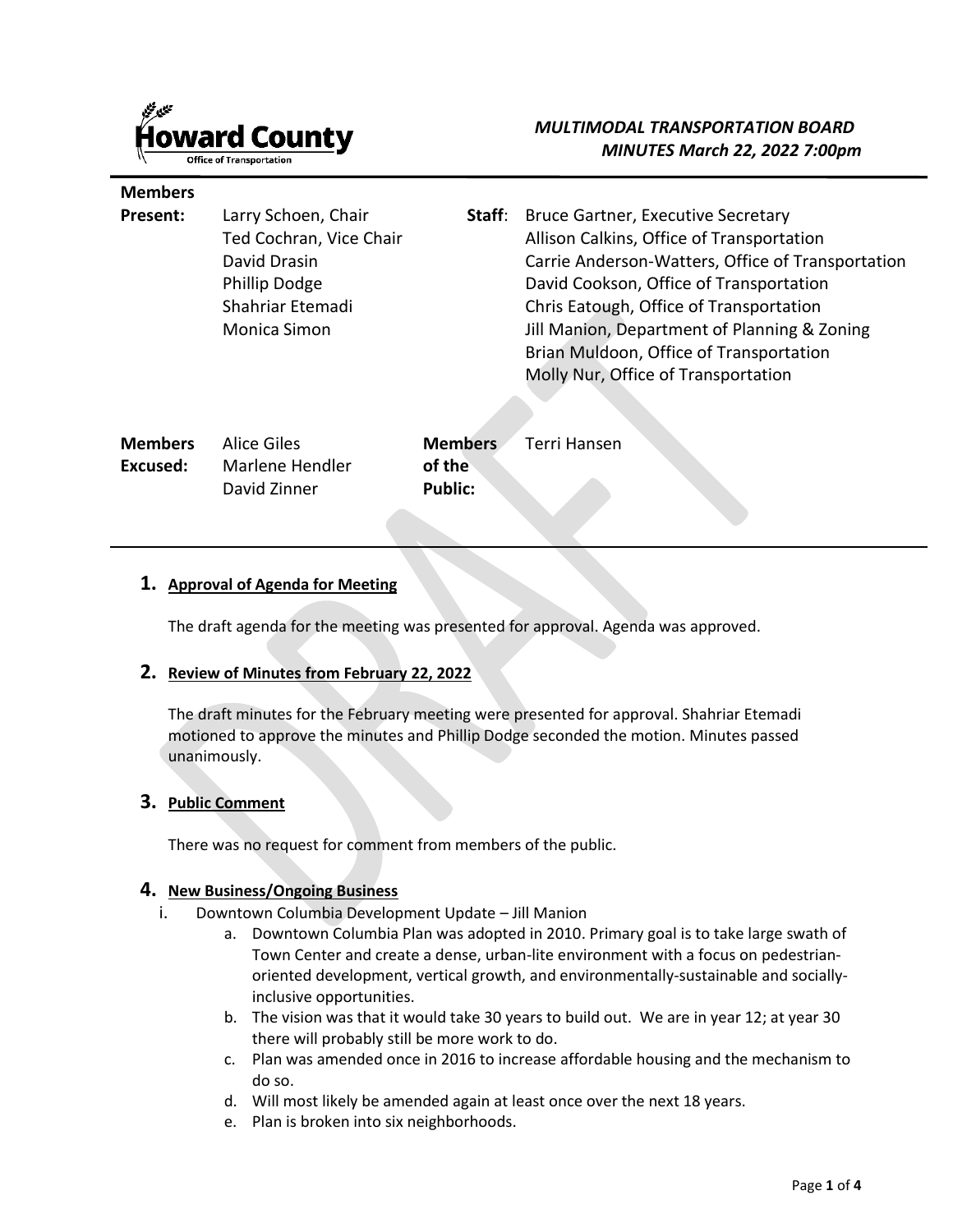- f. Primary developer is Howard Hughes Corporation.
- g. A block and street structure was envisioned; the Plan overlaid a modified grid over the existing conditions taking into account the mall would remain in place and serve as internal pedestrian corridors.
- h. Downtown Columbia Revitalization Phasing is how we get to the density and vision of the Plan.
- i. There are minimum and maximum amounts of development for each category to pace development.
- j. Street plan includes pedestrian and bicycle framework.
- k. Other transportation initiatives include:
	- i. Multiple studies
	- ii. Future Transit Center
	- iii. Multi-use pathways
- l. Downtown Revitalization Review Process: It's a long process running from the developer's pre-submission community meeting with a concept plan through Planning Board. The process begins again when construction is ready to begin.
- m. Opportunities for Input
	- i. Final Development Plan (concept)
		- 1. Neighborhood Design Guidelines: sidewalks, multiuse paths, bus stop/shelter design, bicycle connection opportunities
	- ii. Site Development Plan (pre-construction)
		- 1. Block circulation and connections, final width of sidewalks and pathways, bicycle facilities, bus stop locations, pedestrian crossings, traffic calming
- n. Question and Answer Session
	- i. Q: Update on circulator? A: Study completed; finding was density and size of route was note enough to make it operationally efficient (JM). Transit solutions are on county; we include this situation in our Transit Development Plan (BG)
	- ii. Q: Is there a height limit in downtown? A: Height limitations are based on the surrounding existing uses. High rises are a maximum of 15-20 stories in Crescent, but we haven't seen it yet. The segment along Little Patuxent Parkway and Governor Warfield and South Entrance/Symphony woods that's where we could also see 15-20 stories. Most will be 7-9 stories and lower along the Lakefront core.
	- iii. Q: Is what you've shown us above what is already existing? A: The numbers are new development; if they remove a building, they get a demolition credit.
	- iv. Q: How are changes to the general concept inserted into the process? A: FDP process looks for general consistency, but the Planning Board can look at changes from the original plan for best final design.
	- v. Q: How are streetscapes addressed? A: Streetscapes are dealt with in each neighborhood's design guidelines per the zoning code and Downtown Columbia Plan. They are guidelines, not prescriptive requirements.
	- vi. Q: Are the Design Guidelines adopted? A: The Design Guidelines are developed by the developer and submitted with their final development plan package. These are in addition to the Neighborhood Design Guidelines which are based off what was adopted by council and was published when the Downtown Columbia Plan was first implemented.
	- vii. Q: Are there metrics you're aiming for number of people choosing to walk? A: There have been three neighborhoods that have been addressed; this plan is still in its infancy. When the Lakefront neighborhood comes online in the next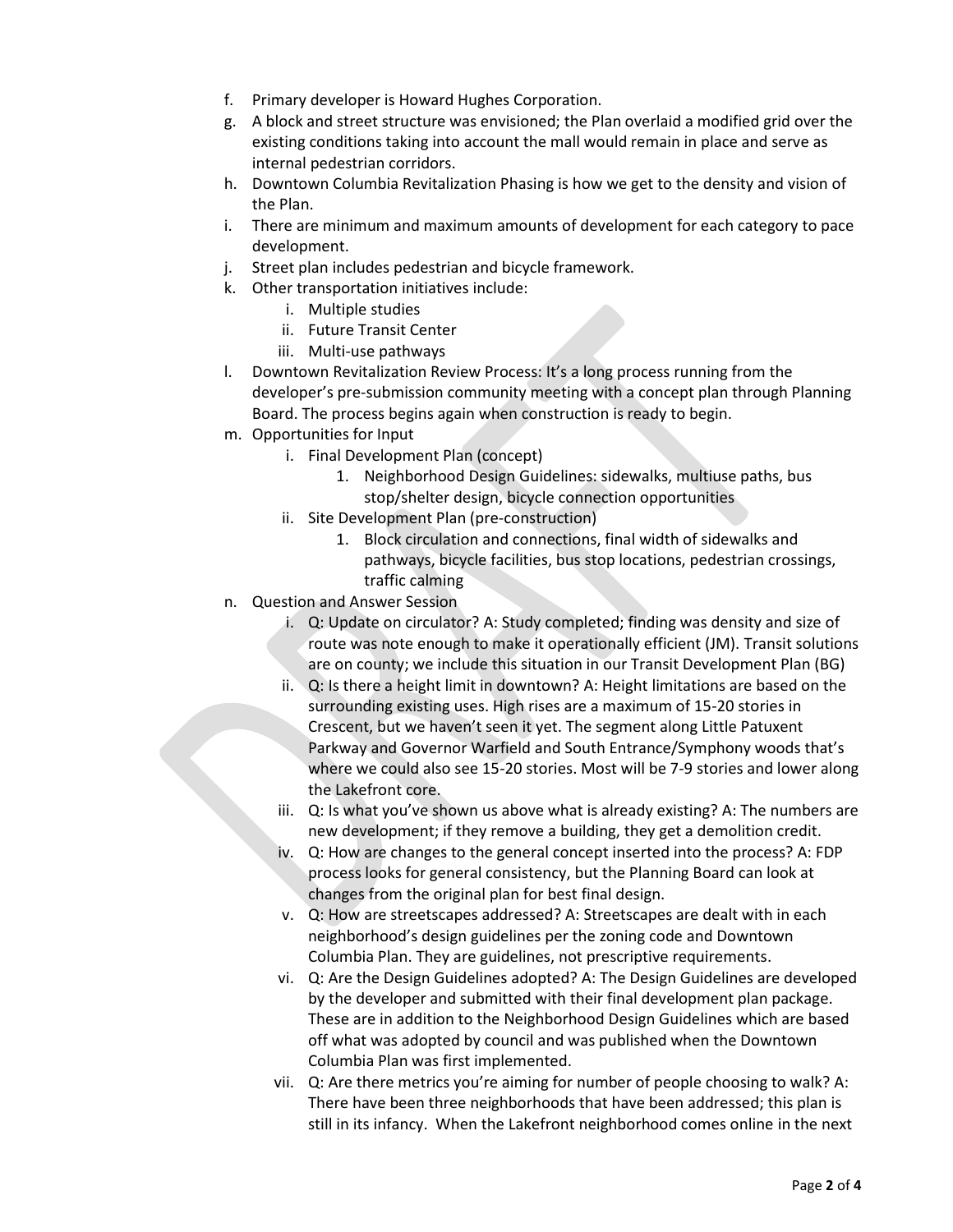few years we expect it to connect more points of interest that will draw pedestrians.

viii. Q: How many developers are we talking about for 80% of this land? A: One developer for 80%, maybe even more than 80%.

## **5. Development Update – David Cookson**

- i. New development
	- a. Design Advisory Panel: US40 Auto Spa
	- b. Board of Appeals: Pet grooming facility on Carroll Mill Road
	- c. Zoning Board: Zoning change for old circuit court house
	- d. Journey's End, a three-unit subdivision in Ellicott City on New Cut Road: OoT asked for road widening and a connection to a neighboring development
	- e. Older parcel surrounded by Shipley's Grant on Route 108 near Snowden River Parkway: OoT asked for sidewalk frontage and widening the bike lanes in front of the project.
- ii. Older development
	- a. Solar Farm on Hall Shop at Guilford: OoT is negotiating with applicant for a shared-use path to connect to a school.
	- b. Beechwood Manor: OoT requested a resubmission to address OoT's earlier comments

## **6. General Office of Transportation Updates**

- i. Active Transportation Open House -- Chris Eatough
	- i. Good attendance, but down from last year. Content is still available online.
- ii. Complete Streets Design Manual Training Chris Eatough
	- i. Internal and external trainings being planned with OoT's consultant, WRA. Will start in April and continue into May.
- iii. Subdivision and Land Use Regulations Bruce Gartner
	- i. Meeting with other jurisdictions to refine presentations that will be available. Hope to set meeting dates for the Complete Streets Implementation Team in the next couple of weeks.
- iv. Capital Improvement Program (CIP) Bruce Gartner
	- i. County investment will be complemented by grants we've received.
	- ii. OoT will provide CIP update before April meeting

## **7. Future Meeting Items**

- i. Complete Streets Implementation Updates-Ongoing
- ii. Continued Update from DPZ on DTC
- iii. Maryland General Assembly Legislation Update
- iv. FY 2023 budget outlook for Transportation projects
- v. Update MTA Service (Express Bus, MARC)

## **8. Adjournment**

The meeting was adjourned with no objections at 8:25 p.m.

#### **9. Next Meeting**

The next MTB meeting is scheduled for April 26, 2022 at 7pm.